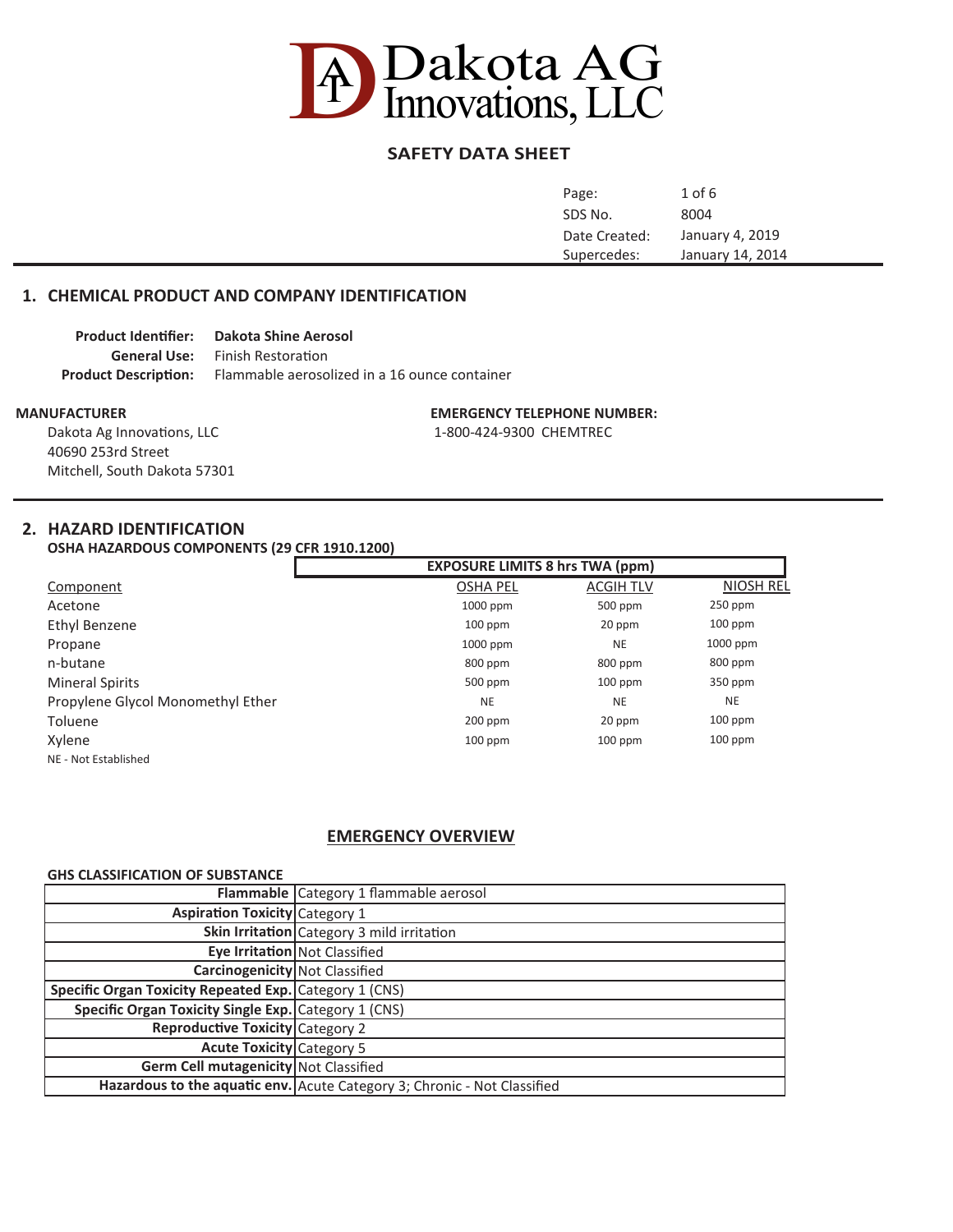# **GHS LABEL ELEMENTS**



# **Signal Word - DANGER**

| <b>Hazard Statements</b>        | H222 - Extremely flammable aerosol                                                                   |
|---------------------------------|------------------------------------------------------------------------------------------------------|
|                                 | H229 - Pressurized container: may burst if heated                                                    |
|                                 | H315 - Causes skin irritation                                                                        |
|                                 | H333 - May be harmful if inhaled.                                                                    |
|                                 | H336 - May cause drowsiness or dizziness                                                             |
|                                 | H361 - Suspected of damaging the unborn child                                                        |
|                                 | H373 - May cause damage to the CNS system through prolonged or repeated exposure                     |
|                                 | H402 - Harmful to aquatic life                                                                       |
| <b>Precautionary Statements</b> |                                                                                                      |
| <b>Prevention:</b>              | P210 - Keep away from heat, hot surfaces, sparks, open flames and other ignition sources. No smoking |
|                                 | P211 - Do not spray on an open flame or other ignition source.                                       |
|                                 | P251 - Do not pierce or burn, even after use.                                                        |
|                                 | P101 - If medical advice is needed, have product container or label at hand.                         |
|                                 | P102 - Keep out of reach of children.                                                                |
|                                 | P103 - Read label before use.                                                                        |
|                                 | P261 - Avoid breathing vapors.                                                                       |
|                                 | P263 - Avoid contact during pregnancy and while nursing.                                             |
| <b>Response:</b>                | P301+331 - If swallowed, seek medical attention. Do not induce vomiting!                             |
|                                 | P302 - If on skin, wash with neutral soap                                                            |
|                                 | P304 - if inhaled, remove victim to fresh air.                                                       |
|                                 | P305+338+351 - If in eyes, rinse eyes for several minutes. Remove contact lenses, if present and     |
|                                 | easy to do. Continue rinsing.                                                                        |
|                                 | P370+P378 - In case of fire: Use fire extinguishing media suitable for hydrocarbon fires             |
| Storage/Disposal:               | P410+412 - Protect from Sunlight. Do not expose to temperatures exceeding 50 C/122 F                 |
| <b>UN GHS</b>                   | <b>ACCORDING TO THE GLOBALLY HARMONIZED STANDARD FOR</b>                                             |
|                                 | <b>CLASSIFICATION AND LABELING (GHS) THIS PRODUCT IS CONSIDERED</b>                                  |
|                                 | <b>HAZARDOUS BASED ON FLAMMABILITY</b>                                                               |

# **3. COMPOSITION/INFORMATION ON INGREDIENTS**

| Component                         | <u>wt%</u> | <b>CAS Registry #</b> |
|-----------------------------------|------------|-----------------------|
| Acetone                           | $25 - 31$  | 67-64-1               |
| Ethylbenzene                      | $1 - 3$    | $100 - 41 - 4$        |
| Propane                           | $15 - 21$  | 74-98-6               |
| n-Butane                          | $5 - 8$    | 106-97-8              |
| Propylene Glycol Monomethyl Ether | $8 - 10$   | 108-65-6              |
| Toluene                           | $15 - 21$  | 108-88-3              |
| Xylene                            | $3 - 5$    | 1330-20-7             |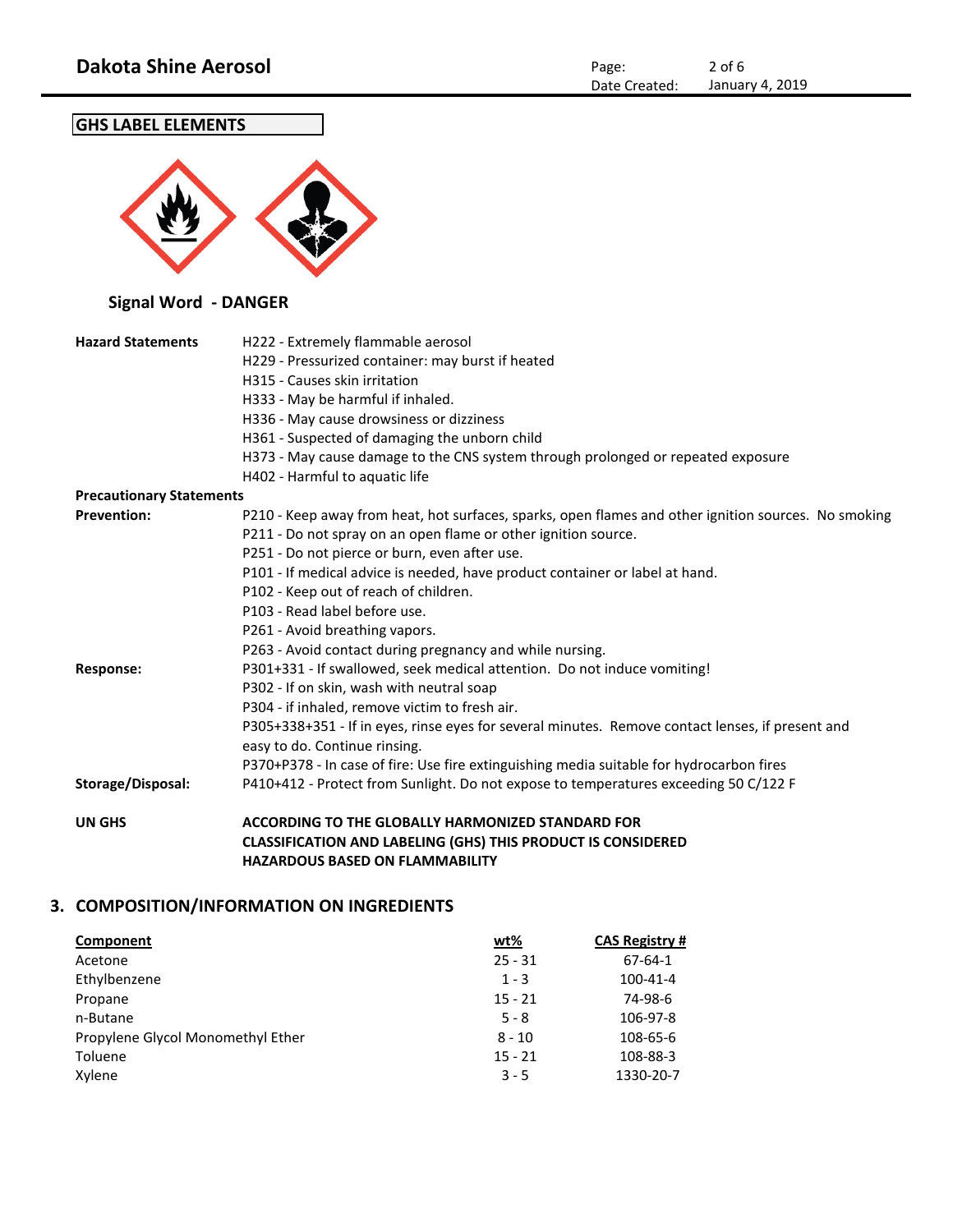# **4. FIRST AID MEASURES**

## **INHALATION:**

Allow the victim to rest in a well-ventilated area. Seek immediate medical attention if symptoms persist. Inhalation of IDLH levels are not likely if product is used according to instructions.

# **EYE CONTACT:**

Moderately irritating, but will not permanently injure eye tissue. Flush eyes with plenty of water for at least 15 minutes, occasionally lifting the upper and lower eyelids. Check for and remove contact lenses. Seek medical attention if irritation persists.

## **SKIN CONTACT:**

Wash skin with mild soap solution to remove material. Frequent or prolonged contact with the material may defat and irritate skin.

#### **INGESTION:**

Material contains hydrocarbons. Do not induce vomiting as vomiting may result in aspiration of hydrocarbons into the lungs. Ingestion is not a likely route of entry if used in accordance with manufacturer's instructions. If ingestion occurs, seek immediate medical attention.

# **5. FIRE FIGHTING MEASURES**

**Flashpoint and Method:** < - 18C (-0.4 F) **Flammable Limits:** Not Established for the Mixture **Autoignition Temperature:** Not Established for the Mixture

#### **GENERAL HAZARD:**

Product contains highly flammable propane gases as propellants and is composed of flammable solvents. Use of this product near any ignition source can cause a flash fire.

#### **FIRE FIGHTING INSTRUCTIONS:**

Suitable extinguishing media include: carbon dioxide or dry chemical or other media suitable for hydrocarbon fires. Unsuitable extinguishing media include: water spray. However, if water is used, fog nozzles are preferable. Water may be used to cool closed containers to prevent pressure build-up and possible explosion when exposed to extreme heat.

#### **FIRE FIGHTING EQUIPMENT:**

In the event of a fire, wear full protective clothing and NIOSH-approved self-contained breathing apparatus with full facepiece operated in the pressure demand or other positive pressure mode. For small outdoor fires, which may be easily extinguished with a portable fire extinguisher, use of any SCBA

#### **FURTHER INFORMATION:**

Residue remaining following a fire needs to be evaluated for disposal options.

# **HAZARDOUS COMBUSTION PRODUCTS:**

Carbon monoxide and carbon dioxide

# **6. ACCIDENTAL RELEASE MEASURES**

# **LAND SPILL RESPONSE:**

Refer to other sections of this SDS for information regarding physical and health hazards, respiratory protection, ventilation and personal protective equipment. Contain spilled liquid with sand and earth. Do NOT use combustible materials such as sawdust. Materials saturated with this material may spontaneously combust.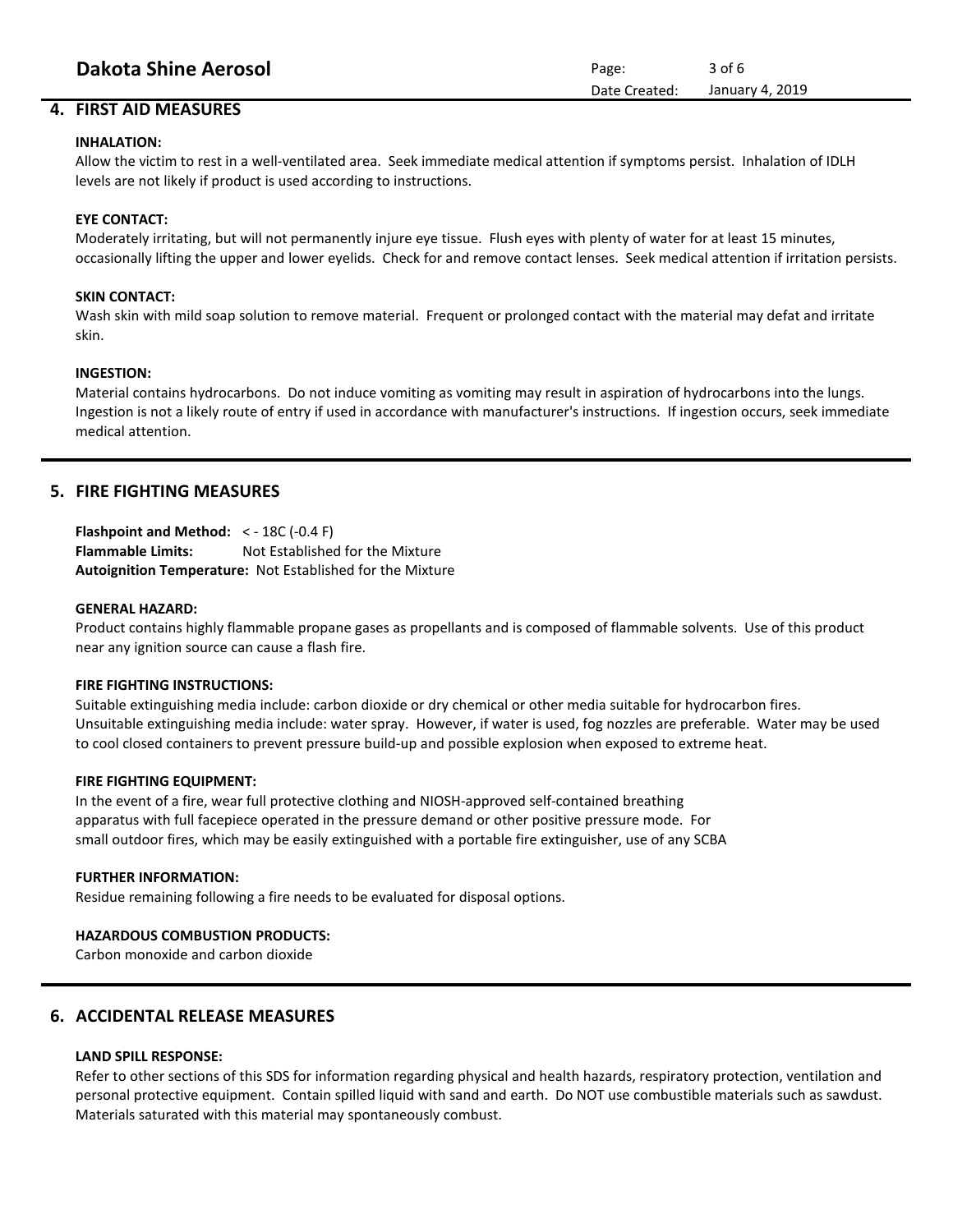| <b>Dakota Shine Aerosol</b> | Page:         | 4 of 6          |
|-----------------------------|---------------|-----------------|
|                             | Date Created: | January 4, 2019 |

# **WATER SPILL:**

Remove from water surface by skimming or with suitable adsorbents. If allowed by local environmental regulatory agencies, you

#### **RECOMMENDED DISPOSAL:**

This product as supplied, when discarded or disposed of, is a hazardous waste according to 40 CFR 261 due to ignitability.

# **7. HANDLING AND STORAGE**

# **STORAGE TEMPERATURE:** Ambient **STORAGE PRESSURE:** Atmospheric

# **GENERAL:**

(1) Keep container closed when not in use. Loosen closure carefully before opening.

(2) Do not store over 120 F. High temperatures may cause bursting. Store in well-ventilated place away from incompatible materials such as oxidizing agents, reducing agents, alkalis and acids.

(3) Keep away from heat, sparks, and flame.

(4) Protect material from direct sunlight.

(5) For warehouse storage, pallets and cases should be placed to avoid damage or rupture from material-handling equipment.

(6) Follow all SDS/label warnings, even after container is emptied.

# **8. EXPOSURE CONTROLS/PERSONAL PROTECTION**

#### **OSHA HAZARDOUS COMPONENTS (29 CFR 1910.1200)**

|                                   | <b>EXPOSURE LIMITS 8 hrs TWA (ppm)</b> |                  |                  |
|-----------------------------------|----------------------------------------|------------------|------------------|
| Component                         | <b>OSHA PEL</b>                        | <b>ACGIH TLV</b> | <b>NIOSH REL</b> |
| Acetone                           | 1000 ppm                               | 500 ppm          | $250$ ppm        |
| Ethyl Benzene                     | $100$ ppm                              | 20 ppm           | $100$ ppm        |
| Propane                           | 1000 ppm                               | <b>NE</b>        | 1000 ppm         |
| n-butane                          | 800 ppm                                | 800 ppm          | 800 ppm          |
| <b>Mineral Spirits</b>            | 500 ppm                                | $100$ ppm        | 350 ppm          |
| Propylene Glycol Monomethyl Ether | <b>NE</b>                              | <b>NE</b>        | <b>NE</b>        |
| Toluene                           | $200$ ppm                              | 20 ppm           | $100$ ppm        |
| Xylene                            | $100$ ppm                              | $100$ ppm        | $100$ ppm        |
| NE - Not Established              |                                        |                  |                  |

#### **ENGINEERING CONTROLS:**

Provide eyewash and hand washing facilities. Provide exhaust ventilation or other engineering controls to maintain the airborne vapor concentrations below their respective exposure levels.

# **PERSONAL PROTECTION:**

None required, if airborne vapor concentrations are maintained below the component respective exposure limits and there is no direct skin contact with the material.

# **9. PHYSICAL AND CHEMICAL PROPERTIES**

| <b>Vapor Pressure:</b>         | Approximately 50 psig $\omega$ 10C                                           | <b>Vapor Density:</b>          | Unknown                               |
|--------------------------------|------------------------------------------------------------------------------|--------------------------------|---------------------------------------|
| <b>Specific Gravity:</b>       | $0.753 \text{ } \textcircled{a} 15 \text{ } \text{ } (60 \text{ } \text{F})$ | <b>Evaporation Rate:</b>       | Faster than ether                     |
| <b>Solubility in Water:</b>    | Negligible                                                                   | <b>Freezing Point:</b>         | Not Established (pressurized mixture) |
| pH:                            | ΝA                                                                           | Odor:                          | solvent                               |
| <b>Boiling Point:</b>          | NA (pressurized mixture)                                                     | Appearance:                    | Clear amber                           |
| Viscosity:                     |                                                                              | <b>Physical State:</b>         | aerosol pressurized mixture           |
| <b>Flash Point:</b>            | $<$ -18C (-0.4F)                                                             | <b>Flammable Range:</b>        | Not Established (pressurized mixture) |
| <b>VOC Percent by WT:</b>      | 53.16                                                                        | MIR Number (EPA and CA):       | 1.468                                 |
| <b>HAPS Percent by weight:</b> | 22.1                                                                         | Coating Category (EPA and CA): | <b>CLEAR COATING</b>                  |
|                                |                                                                              |                                |                                       |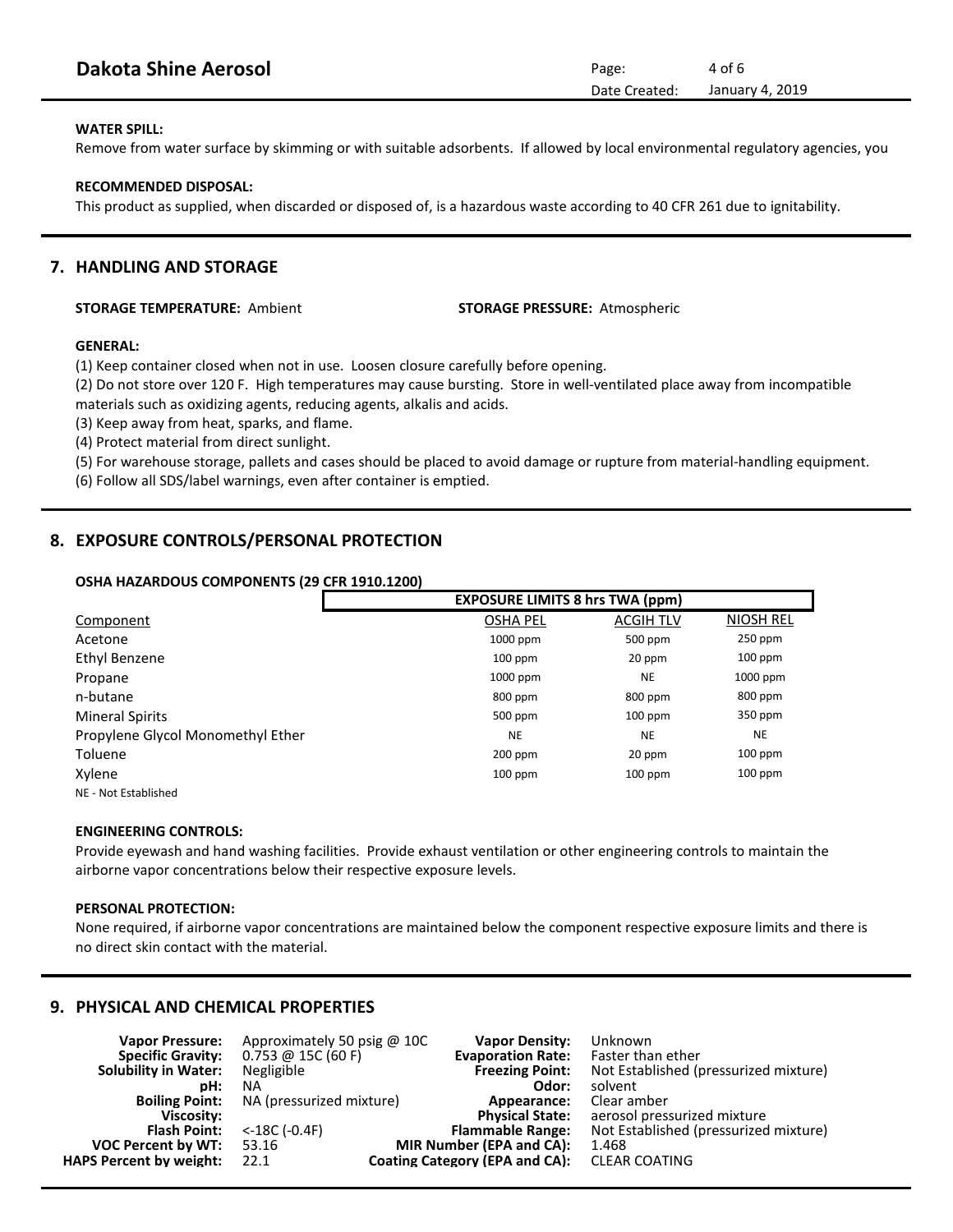# **10. STABILITY AND REACTIVITY**

# **GENERAL:**

Stable under normal conditions.

### **INCOMPATIBLE MATERIALS AND CONDITIONS TO AVOID:**

Strong oxidizing agents

#### **HAZARDOUS DECOMPOSITION:** None

# **11. TOXICOLOGICAL INFORMATION**

| <b>TOXICITY TO ANIMALS:</b> |  |
|-----------------------------|--|
| Component                   |  |
|                             |  |

| Component | <b>Acute Test</b>      | <u>Value</u>            | <b>Species</b> |
|-----------|------------------------|-------------------------|----------------|
| Toluene   | <b>LC50 Inhalation</b> | 12.5 mg/L/4H            | Rat            |
| Toluene   | <b>LC50 Inhalation</b> | >26700 ppm/1H           | Rat            |
| Toluene   | LD50 Oral              | $636 \text{ mg/kg}$     | Rat            |
| Toluene   | LD50 Dermal            | 8390 mg/kg              | Rabbit         |
| Xylene    | LD50 Dermal            | 12400 mg/kg             | Rabbit         |
| Xylene    | LD50 Oral              | 5000 mg/kg              | Rabbit         |
| Xylene    | <b>LC50 Inhalation</b> | 4550 ppm/4H             | Rat            |
| Acetone   | LD50 Oral              | $1000 \,\mathrm{mg/kg}$ | Rat            |
| Acetone   | LD50 Dermal            | 2400 mg/kg              | Rabbit         |
|           |                        |                         |                |

**ROUTES OF ENTRY:** Through normal product use the route of entry is through inhalation of the vapor and absorption through the skin

#### **CHRONIC EFFECTS ON HUMANS:**

**Eyes:** 

None known

#### **Skin:**

Chronic skin exposure may cause contact dermatitis

# **Ingestion:**

None known

# **Inhalation:**

Chronic inhalation of product components may cause liver, kidney neurological damage International Aency for the Research on Cancer classified toluene as a category 3 carcinogen ie not classifiable as to carcinogenicity to humans; Toluene is considered to be a possible reproductive toxicant.

# **12. ECOLOGICAL INFORMATION**

| Species            | <b>Test Information</b> | concentration        | Stat Sig Level | compound |
|--------------------|-------------------------|----------------------|----------------|----------|
| Fathead minnow     | Slightly Toxic          | 34,863 ug/L          | LC50           | xylene   |
| fairy shrimp       | <b>Slightly Toxic</b>   | 87,590 ug/L          | <b>LC50</b>    | xylene   |
| Water flea         | Slightly Toxic          | 150,000 ug/L         | <b>LC50</b>    | xylene   |
| Crago franciscorum | LC50 96 H               | $3,700 \text{ ug/L}$ | <b>LC50</b>    | toluene  |
| Pink Salmon        | LC50 96 H               | $6,300$ ug/L         | <b>LC50</b>    | toluene  |

# **PRODUCTS OF BIODEGRADATION:**

Less toxic than the product